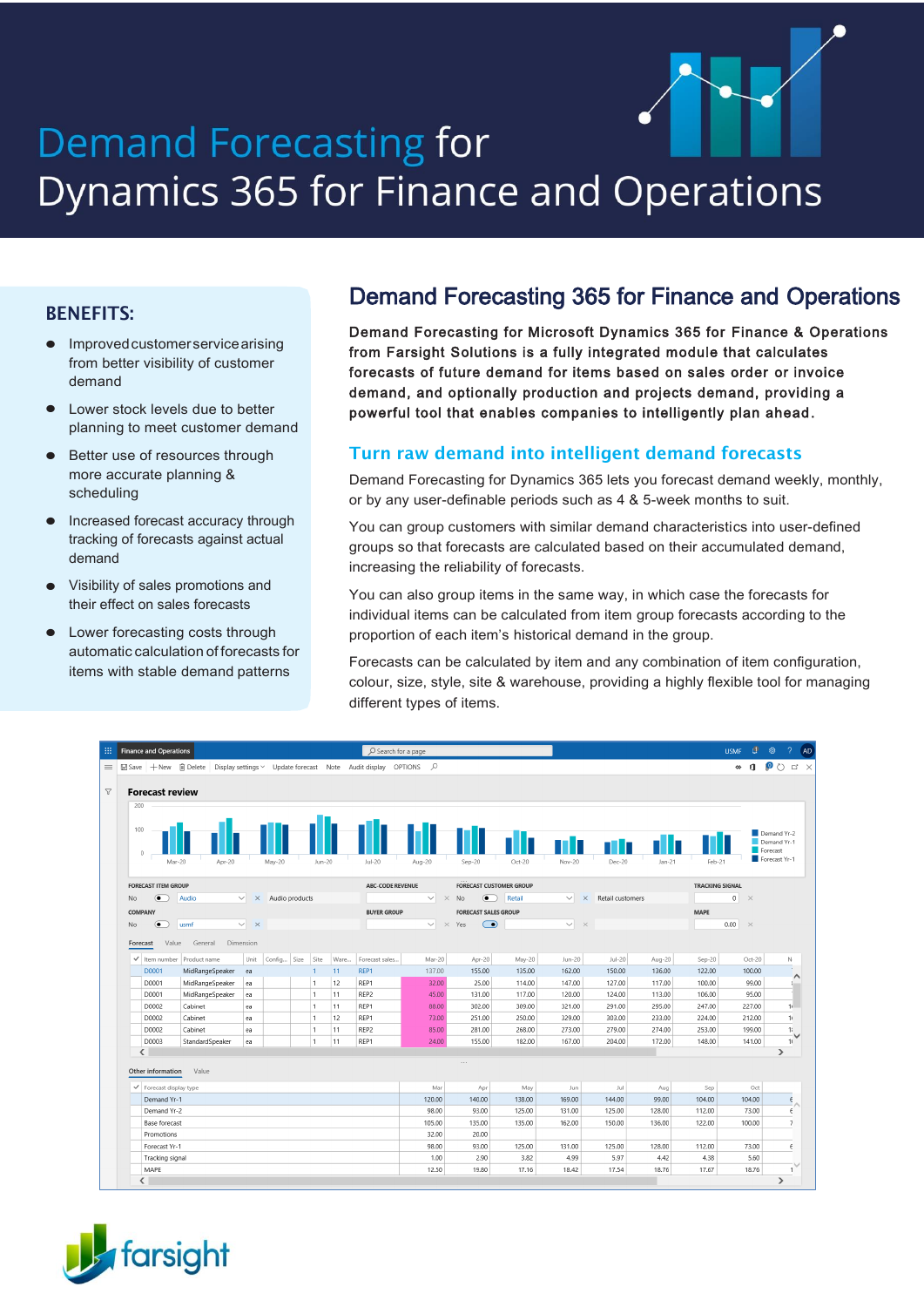## Tightly manage critical customers & items

You can manage your critical customers and items by exception, manually altering demand history and forecasts as you wish without ever losing the original demand or calculated forecasts. You can also attach notes to manual changes so that you have a record of the reason why figures have been changed.

Forecasts can be reviewed online via standard Dynamics 365 screens or offline via Excel spreadsheets to ensure mobile sales personnel can be involved in the forecasting process. This flexibility means that changes can be made by the personnel responsible for individual items and customer groups to provide you with a collaborative forecasting tool that combines the power of the forecasting module with the practical knowledge of your sales & marketing personnel.

|       |               | R.                            | c            | D                                      | F            |                          | G         |                |                 |                                   | K          |                             | M | N                         | $\circ$       | p             | $\mathbf Q$  | $\mathsf{R}$   |          |
|-------|---------------|-------------------------------|--------------|----------------------------------------|--------------|--------------------------|-----------|----------------|-----------------|-----------------------------------|------------|-----------------------------|---|---------------------------|---------------|---------------|--------------|----------------|----------|
|       | Forecast cu   | ABC-c +                       | <b>Buver</b> | Forecast item -                        | Item num *   | <b>Product name</b>      | * Sales * | Site           |                 | Ware $\sqrt{ }$ Config $\sqrt{ }$ | Color<br>× | $Size - Stvle$              |   | Data type                 | $\sim$ Mar-20 | <b>Apr-20</b> | $May-20$     | <b>Jun-20</b>  | $Jul-2$  |
|       | 2 Retail      | <b>None</b>                   |              | Audio                                  | D0001        | <b>MidRangeSpeaker</b>   | ea        |                | 11              |                                   |            |                             |   | <b>Original Forecast</b>  | 137           | 155.00        | 135.00       | 162.00         |          |
| 3     | Retail        | <b>None</b>                   |              | Audio                                  | D0001        | <b>MidRangeSpeaker</b>   | ea        | 1              | 11              |                                   |            |                             |   | <b>Demand History - 1</b> | 120           | 140.00        | 138.00       | 169.00         |          |
|       | Retail        | <b>None</b>                   |              | Audio                                  | D0001        | MidRangeSpeaker          | ea        |                | 11              |                                   |            |                             |   | Demand History - 2        | 98            | 93.00         | 125.00       | 131.00         |          |
|       | 5 Retail      | None                          |              | Audio                                  | D0001        | MidRangeSpeaker          | ea        | $\overline{1}$ | 11              |                                   |            |                             |   | <b>New Forecast</b>       | 137           | 155.00        | 135.00       | 162.00         |          |
|       | 6 Retail      | <b>None</b>                   |              | Audio                                  | D0001        | MidRangeSpeaker          | ea        |                | 11              |                                   |            |                             |   | <b>New Adjustment</b>     | $\mathbf{0}$  | $\mathbf{0}$  | $\mathbf{0}$ | $\overline{0}$ |          |
|       | Retail        | <b>None</b>                   |              | Audio                                  | D0001        | MidRangeSpeaker          | ea        | 1              | 12              |                                   |            |                             |   | <b>Original Forecast</b>  | 32            | 25.00         | 114.00       | 147.00         |          |
| 8     | Retail        | <b>None</b>                   |              | Audio                                  | D0001        | MidRangeSpeaker          | ea        | 1              | 12              |                                   |            |                             |   | Demand History - 1        | 74            | 97.00         | 95.00        | 148.00         |          |
| 9     | Retail        | None                          |              | Audio                                  | D0001        | MidRangeSpeaker          | ea        | 1              | 12              |                                   |            |                             |   | <b>Demand History - 2</b> | 68            | 96.00         | 88.00        | 122.00         |          |
|       | 10 Retail     | None                          |              | Audio                                  | D0001        | MidRangeSpeaker          | ea        |                | 12              |                                   |            |                             |   | <b>New Forecast</b>       | 32            | 25.00         | 114.00       | 147.00         |          |
|       | 11 Retail     | <b>None</b>                   |              | Audio                                  | D0001        | MidRangeSpeaker          | ea        |                | 12              |                                   |            |                             |   | <b>New Adjustment</b>     | $\bf{0}$      | $\mathbf{0}$  | $\mathbf{0}$ | $\overline{0}$ |          |
|       | 12 Retail     | A                             |              | Audio                                  | D0002        | Cabinet                  | ea        | 1              | 11              |                                   |            |                             |   | <b>Original Forecast</b>  | 88            | 302.00        | 309.00       | 321.00         |          |
|       | 13 Retail     | A                             |              | Audio                                  | D0002        | Cabinet                  | ea        | 1              | 11              |                                   |            |                             |   | Demand History - 1        | 168           | 271.00        | 292.00       | 340.00         |          |
|       | 14 Retail     | A                             |              | Audio                                  | D0002        | Cabinet                  | ea        | 11             | 11              |                                   |            |                             |   | <b>Demand History - 2</b> | 177           | 214.00        | 285.00       | 317.00         |          |
|       | 15 Retail     | A                             |              | Audio                                  | D0002        | Cabinet                  | ea        | 1              | 11              |                                   |            |                             |   | <b>New Forecast</b>       | 88            | 302.00        | 309.00       | 321.00         |          |
|       | 16 Retail     | A                             |              | Audio                                  | D0002        | Cabinet                  | ea        | п              | 11              |                                   |            |                             |   | <b>New Adjustment</b>     | $\mathbf{0}$  | $\Omega$      | $\mathbf{0}$ | $\mathbf{0}$   |          |
|       | 17 Retail     | A                             |              | Audio                                  | D0002        | Cabinet                  | ea        | 1              | 12              |                                   |            |                             |   | <b>Original Forecast</b>  | 73            | 251.00        | 250.00       | 329.00         |          |
|       | 18 Retail     | А                             |              | Audio                                  | D0002        | Cabinet                  | ea        | 1              | 12              |                                   |            |                             |   | <b>Demand History - 1</b> | 173           | 261.00        | 217.00       | 340.00         |          |
|       | 19 Retail     | A                             |              | Audio                                  | D0002        | Cabinet                  | ea        | 1              | 12              |                                   |            |                             |   | <b>Demand History - 2</b> | 214           | 244.00        | 261.00       | 287.00         |          |
|       | 20 Retail     | A                             |              | Audio                                  | D0002        | Cabinet                  | ea        | 1              | 12              |                                   |            |                             |   | <b>New Forecast</b>       | 73            | 251.00        | 250.00       | 329.00         |          |
|       | 21 Retail     | $\mathsf{A}$                  |              | Audio                                  | D0002        | Cabinet                  | ea        | и              | 12              |                                   |            |                             |   | <b>New Adjustment</b>     | $\mathbf{0}$  | $\mathbf{0}$  | $\Omega$     | $\mathbf{0}$   |          |
|       | 22 Retail     | None                          |              | Audio                                  | D0003        | StandardSpeaker          | ea        | 1              | 11              |                                   |            |                             |   | <b>Original Forecast</b>  | 24            | 155.00        | 182.00       | 167.00         |          |
|       | 23 Retail     | None                          |              | Audio                                  | <b>D0003</b> | StandardSpeaker          | ea        | 11             | 11              |                                   |            |                             |   | <b>Demand History - 1</b> | 124           | 145.00        | 191.00       | 182.00         |          |
|       | 24 Retail     | None                          |              | Audio                                  | <b>D0003</b> | StandardSpeaker          | ea        | 1              | 11              |                                   |            |                             |   | Demand History - 2        | 119           | 121.00        | 164.00       | 149.00         |          |
|       | 25 Retail     | <b>None</b>                   |              | Audio                                  | D0003        | StandardSpeaker          | ea        |                | 11              |                                   |            |                             |   | <b>New Forecast</b>       | 24            | 155.00        | 182.00       | 167.00         |          |
|       | 26 Retail     | <b>None</b>                   |              | Audio                                  | D0003        | StandardSpeaker          | ea        |                | 11              |                                   |            |                             |   | <b>New Adjustment</b>     | $\mathbf{0}$  | $\mathbf{0}$  | $\Omega$     | $\mathbf{0}$   |          |
|       | 27 Retail     | None                          |              | Audio                                  | D0003        | StandardSpeaker          | ea        | 1              | 12              |                                   |            |                             |   | <b>Original Forecast</b>  | 42            | 110.00        | 101.00       | 91.00          |          |
|       | $20$ $D = 11$ | Million of<br><b>Forecast</b> | Information  | كالأسما<br>$\left( \widehat{+}\right)$ | <b>DOOOD</b> | Chamada and Canada Isaac | --        |                | $\overline{12}$ |                                   |            | $\frac{1}{2}$ $\frac{1}{2}$ |   | Demond History, 4         | 4.475         | <b>117.00</b> | AACAO        | 00.001         | ×.       |
| Ready |               |                               |              |                                        |              |                          |           |                |                 |                                   |            |                             |   |                           | 囲             | 回<br>凹        |              |                | $+ 100%$ |

### **View the effect of sales promotions on forecasts**

You can estimate future demand attributable to sales promotions and view the promotional forecasts separately so that you always have complete visibility of your promotional campaigns.

An item can be in multiple promotions that overlap and a promotion can include multiple items.

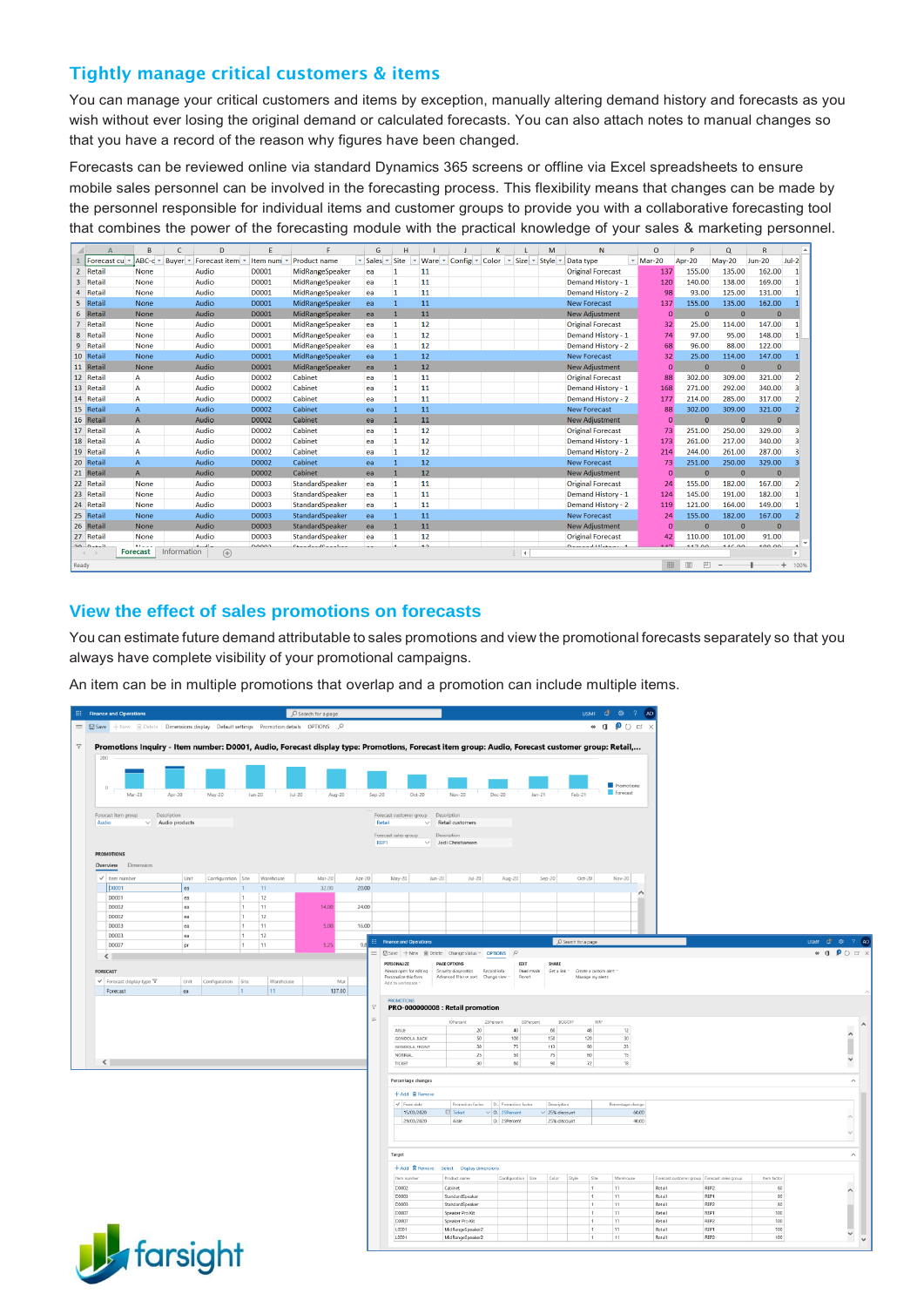#### **Item supersessions for new items**

Item supersessions enables new items to be forecast using demand from items they replace or are similar to. Once a supersession rule is created, demand from one or more existing items is automatically copied to create demand for the new item.

If sales demand for the new item overlaps with the demand copied from the existing item, the total demand is used to forecast the new item, enabling an old item to be phased out and the new item phased in.



#### **Automatic detection of demand outliers**

The system can examine demand history for quantities that are abnormal and may unduly influence future forecasts unless they are adjusted. Abnormal demand can be caused by external events such as promotions or can just arise from customers ordering significantly more or less than they normally do. This can create demand 'outliers' that lie outside what are considered to be acceptable limits. These limits are user-definable.

Recommended outlier adjustments are created in the form of a journal that you can review before posting. Once posted they are held separately from demand history generated from source transactions and from any other manual adjustments made to demand history, and are displayed separately on the Demand History Adjustments screen.

| ::: Finance and Operations                                                           |                      |                                                    |                         |                                 |                               |                                                          |                  |                     |                      |                                                                                                                                                              |                                                |                                          |                            |                             | USMF Q @ ? AD                    |                   |                              |                                                               |                                         |                  |                  |                  |                                           |               |
|--------------------------------------------------------------------------------------|----------------------|----------------------------------------------------|-------------------------|---------------------------------|-------------------------------|----------------------------------------------------------|------------------|---------------------|----------------------|--------------------------------------------------------------------------------------------------------------------------------------------------------------|------------------------------------------------|------------------------------------------|----------------------------|-----------------------------|----------------------------------|-------------------|------------------------------|---------------------------------------------------------------|-----------------------------------------|------------------|------------------|------------------|-------------------------------------------|---------------|
| <b>E Save +New @Delete</b> Validate Post Functions v OPTIONS                         |                      |                                                    |                         |                                 | $\circ$                       |                                                          |                  |                     |                      |                                                                                                                                                              |                                                |                                          |                            |                             | $\bullet$ 0 0 0 $\bullet$ x      |                   |                              |                                                               |                                         |                  |                  |                  |                                           |               |
| PERSONALIZE                                                                          | <b>PAGE OPTIONS</b>  |                                                    |                         | EDIT                            | SHARE                         |                                                          |                  |                     |                      |                                                                                                                                                              |                                                |                                          |                            |                             |                                  |                   |                              |                                                               |                                         |                  |                  |                  |                                           |               |
| Always open for editing<br>Personalize this form                                     | Security diagnostics | Record info<br>Advanced filter or sort Change view |                         | Revert                          |                               | Get a link ~ Create a custom alert ~<br>Manage my alerts |                  |                     |                      |                                                                                                                                                              |                                                |                                          |                            |                             |                                  |                   |                              |                                                               |                                         |                  |                  |                  |                                           |               |
| Add to workspace                                                                     |                      |                                                    |                         |                                 |                               |                                                          |                  |                     |                      |                                                                                                                                                              |                                                |                                          |                            |                             |                                  |                   |                              |                                                               |                                         |                  |                  |                  |                                           |               |
| <b>OUTLIER ADJUSTMENTS</b>                                                           |                      |                                                    |                         |                                 |                               |                                                          |                  |                     |                      |                                                                                                                                                              |                                                |                                          |                            |                             |                                  |                   |                              |                                                               |                                         |                  |                  |                  |                                           |               |
| FJ000000030 : Outlier adjustments                                                    |                      |                                                    |                         |                                 |                               |                                                          |                  |                     |                      |                                                                                                                                                              |                                                |                                          |                            |                             |                                  | Lines Header      |                              |                                                               |                                         |                  |                  |                  |                                           |               |
| Journal header details                                                               |                      |                                                    |                         |                                 |                               |                                                          |                  |                     |                      |                                                                                                                                                              |                                                |                                          |                            |                             |                                  |                   |                              |                                                               |                                         |                  |                  |                  |                                           |               |
|                                                                                      |                      |                                                    |                         |                                 |                               |                                                          |                  |                     |                      |                                                                                                                                                              |                                                |                                          |                            |                             |                                  | $\wedge$ $\wedge$ |                              |                                                               |                                         |                  |                  |                  |                                           |               |
| IDENTIFICATION<br>Journal                                                            |                      | Forecast journal type                              | Outlier adjustments     |                                 | Name                          | FOutlier                                                 |                  |                     | <b>POSTING</b>       | Delete lines after posting                                                                                                                                   |                                                |                                          |                            |                             |                                  |                   |                              |                                                               |                                         |                  |                  |                  |                                           |               |
| FJ000000030                                                                          |                      |                                                    |                         |                                 |                               | Description                                              |                  |                     | No                   | $\bullet$                                                                                                                                                    |                                                |                                          |                            |                             |                                  |                   |                              |                                                               |                                         |                  |                  |                  |                                           |               |
|                                                                                      |                      |                                                    |                         |                                 |                               | Outlier adjustments                                      |                  |                     |                      |                                                                                                                                                              |                                                |                                          |                            |                             |                                  |                   |                              |                                                               |                                         |                  |                  |                  |                                           |               |
| Journal lines                                                                        |                      |                                                    |                         |                                 |                               |                                                          |                  |                     |                      |                                                                                                                                                              |                                                |                                          |                            |                             |                                  |                   |                              |                                                               |                                         |                  |                  |                  |                                           |               |
|                                                                                      |                      |                                                    |                         |                                 |                               |                                                          |                  |                     |                      |                                                                                                                                                              |                                                |                                          |                            |                             |                                  |                   |                              |                                                               |                                         |                  |                  |                  |                                           |               |
| 十 New <b>B</b> Delete                                                                |                      | Display dimensions Functions ~                     |                         |                                 |                               |                                                          |                  |                     |                      |                                                                                                                                                              |                                                |                                          |                            |                             |                                  |                   |                              |                                                               |                                         |                  |                  |                  |                                           |               |
| V Adjustment type<br>Outlies                                                         | 81132                | Item number Product name<br>Relaxed Fit Jeans /    | lea                     | Unit Config Size                | 32                            | Color<br>Worn                                            | Style<br>Regular | Site<br>l s         | Warehouse Date<br>11 | 1/12/2019                                                                                                                                                    | Retail                                         | Forecast custome Forecast sales.<br>REP3 | Outlier demand<br>0.00     |                             | Adjustment quantity Log<br>80.00 |                   |                              |                                                               |                                         |                  |                  |                  |                                           |               |
| Outlier                                                                              | 81132                | Relaxed Fit Jeans /                                | lea                     |                                 | 32                            | Worn                                                     | Tall             | 1                   | 11                   | 1/12/2019                                                                                                                                                    | Retail                                         | REP3                                     | 0.00                       |                             | 66.00                            |                   |                              |                                                               |                                         |                  |                  |                  |                                           |               |
| Outlier                                                                              | 81132                | Relaxed Fit Jeans /                                | lea                     |                                 | 34                            | Worn                                                     | Regular          | $\vert$ 1           | 11                   | 1/12/2019                                                                                                                                                    | Retail                                         | REP3                                     | 0.00                       |                             | 115.00                           |                   |                              |                                                               |                                         |                  |                  |                  |                                           |               |
| Outlier                                                                              | 81132                |                                                    | Relaxed Fit Jeans /  ea |                                 | 34                            | Worn                                                     | Tall             | 1<br>$\overline{1}$ | 11<br>11             | 1/12/2019                                                                                                                                                    | Retail                                         | REP3                                     | 0.00                       |                             | 81.00                            |                   |                              |                                                               |                                         |                  |                  |                  |                                           |               |
| Promotion<br><b>V</b> Dutlier                                                        | D0001<br>D0001       | MidRangeSpeaker<br>MidRangeSpeaker                 | ea<br>lea               |                                 |                               |                                                          |                  | $\vert$ 1           | 12                   | 1/06/2019<br>1/10/2019                                                                                                                                       | Retail<br>Retail                               | REP1<br>REP1                             | 200.00<br>148.00           |                             | $-40.00$<br>$-10.00$             |                   |                              |                                                               |                                         |                  |                  |                  |                                           |               |
| Outlier                                                                              | D0002                | Cabinet                                            | ea                      |                                 |                               |                                                          |                  | $\vert$ 1           |                      | ::: Finance and Operations                                                                                                                                   |                                                |                                          |                            |                             | O Search for a page              |                   |                              |                                                               |                                         |                  |                  |                  | USMF Q @ ? AD                             |               |
| $\left\langle \right\rangle$                                                         |                      |                                                    |                         |                                 |                               |                                                          |                  |                     |                      | E ESave +New @ Delete Remove adjustments Dimensions display Default settings Update forecast Notes copy OPTIONS P                                            |                                                |                                          |                            |                             |                                  |                   |                              |                                                               |                                         |                  |                  |                  | $\bullet$ 0 $\bullet$ 0 $\sigma$ $\times$ |               |
| Iterations<br>General<br>$\checkmark$<br>Iteration<br>$\mathbf{1}$<br>$\overline{2}$ | 89.75<br>89.25       | Inventory dimensions<br>Mean demand Standard devi  | 26.17<br>24.99          | Upper limit<br>142.09<br>139.23 | Lower limit<br>37.41<br>39.27 |                                                          |                  |                     | Y                    | Demand entry - Item number: D0001, Audio, Forecast display type: Demand, Forecast item group: Audio, Forecast customer group: Retail, Forecast<br>200<br>100 |                                                |                                          |                            |                             |                                  |                   |                              |                                                               |                                         |                  |                  |                  | Base demand                               |               |
| $\overline{\mathbf{3}}$                                                              | 89.00                |                                                    | 24.42                   | 137.84                          | 40.16                         |                                                          |                  |                     | Note                 | $-100$<br>Mar-19<br>Forecast item group<br>Audio                                                                                                             | Apr-19<br>Description<br>$\vee$ Audio products | May-19                                   | $_{\text{lim-19}}$         | $Jul-19$                    | Aug-19                           | Sep-19            | Retail                       | Oct-19<br>Forecast customer group Description<br>$\checkmark$ | Nov-19<br>Retail customers              | Dec-19           | $Jan-20$         | Feb-20           | Adjustments<br>Outlier adjustments        |               |
| Line details                                                                         |                      |                                                    |                         |                                 |                               |                                                          |                  |                     |                      |                                                                                                                                                              |                                                |                                          |                            |                             |                                  |                   | Forecast sales group<br>REP1 |                                                               | Description<br>$\vee$ Jodi Christiansen |                  |                  |                  |                                           |               |
|                                                                                      |                      |                                                    |                         |                                 |                               |                                                          |                  |                     |                      | DEMAND                                                                                                                                                       |                                                |                                          |                            |                             |                                  |                   |                              |                                                               |                                         |                  |                  |                  |                                           |               |
|                                                                                      |                      |                                                    |                         |                                 |                               |                                                          |                  |                     |                      | Overview<br>Dimension                                                                                                                                        |                                                |                                          |                            |                             |                                  |                   |                              |                                                               |                                         |                  |                  |                  |                                           |               |
|                                                                                      |                      |                                                    |                         |                                 |                               |                                                          |                  |                     |                      | $\checkmark$ Item number                                                                                                                                     | Unit                                           |                                          | Configura Color Size Style | Site                        | Wareh<br>Mar-19                  |                   | $Area - 19$                  | May-19                                                        | $km-19$                                 | $J1 + 19$        | Aug-19           | Sem.19           | $Oct-19$                                  |               |
|                                                                                      |                      |                                                    |                         |                                 |                               |                                                          |                  |                     |                      | <b>D0001</b><br>DOO01                                                                                                                                        | ea<br>lea                                      |                                          |                            | 11<br>T.<br>h<br>12         | 120.00<br>74.00                  |                   | 140.00<br>97.00              | 138.00<br>95.00                                               | 175.00<br>148.00                        | 144.00<br>140.00 | 99.00<br>122.00  | 104.00<br>90.00  | 104.00<br>101.00                          |               |
|                                                                                      |                      |                                                    |                         |                                 |                               |                                                          |                  |                     |                      | D0002                                                                                                                                                        | ea                                             |                                          |                            | 11<br>Ŀ.                    | 168.00                           |                   | 271.00                       | 292.00                                                        | 340.00                                  | 309.00           | 308.00           | 210.00           | 231.00                                    |               |
|                                                                                      |                      |                                                    |                         |                                 |                               |                                                          |                  |                     |                      | D0002                                                                                                                                                        | ea                                             |                                          |                            | 12                          | 173.00                           |                   | 261.00                       | 217.00                                                        | 340.00                                  | 339.00           | 238.00           | 216.00           | 211.00                                    |               |
|                                                                                      |                      |                                                    |                         |                                 |                               |                                                          |                  |                     |                      | D0003<br>D0003                                                                                                                                               | ea                                             |                                          |                            | 11<br>Ŀ.<br>12<br>$\vert$ 1 | 124.00<br>147.00                 |                   | 145.00<br>117,00             | 191.00                                                        | 182.00<br>188.00                        | 135.00<br>189.00 | 165.00<br>168.00 | 153.00<br>146.00 | 142.00                                    |               |
|                                                                                      |                      |                                                    |                         |                                 |                               |                                                          |                  |                     |                      | <b>D0007</b>                                                                                                                                                 | ea<br>pr                                       |                                          |                            | $\mathbf{1}$<br>11          | 42.00                            |                   | 68.00                        | 146.00<br>73.00                                               | 85.00                                   | 77.00            | 77.00            | 53.00            | 110.00<br>58.00                           |               |
|                                                                                      |                      |                                                    |                         |                                 |                               |                                                          |                  |                     |                      | D0007                                                                                                                                                        | pr                                             |                                          |                            | 12<br>L.                    |                                  | 43.00             | 65.00                        | 54.00                                                         | 85.00                                   | 85.00            | 60.00            | 54.00            | 53.00                                     |               |
|                                                                                      |                      |                                                    |                         |                                 |                               |                                                          |                  |                     |                      |                                                                                                                                                              |                                                |                                          |                            |                             |                                  |                   |                              |                                                               |                                         |                  |                  |                  |                                           |               |
|                                                                                      |                      |                                                    |                         |                                 |                               |                                                          |                  |                     |                      | $\langle$                                                                                                                                                    |                                                |                                          |                            |                             |                                  |                   |                              |                                                               |                                         |                  |                  |                  |                                           |               |
|                                                                                      |                      |                                                    |                         |                                 |                               |                                                          |                  |                     |                      | <b>DEMAND HISTORY</b>                                                                                                                                        |                                                |                                          |                            |                             | Wareh.                           | Mar               |                              |                                                               |                                         | <b>Jul</b>       |                  |                  | Oct                                       |               |
|                                                                                      |                      |                                                    |                         |                                 |                               |                                                          |                  |                     |                      | $\checkmark$ Forecast display type $\overline{\mathbf{Y}}$ Unit<br>Base demand                                                                               | ea                                             | Configur Color                           | Size<br>Style              | Site<br>$\mathbf{1}$<br>11  |                                  | 80.00             | Apr<br>97.00                 | May<br>138.00                                                 | Jun<br>175.00                           | 144.00           | Aug<br>99.00     | Sep<br>104.00    | 104.00                                    |               |
|                                                                                      |                      |                                                    |                         |                                 |                               |                                                          |                  |                     |                      | Adjustments                                                                                                                                                  | ea                                             |                                          |                            | 11<br>Ŀ.                    |                                  | 40.00             | 43.00                        |                                                               |                                         |                  |                  |                  |                                           |               |
| <b>D</b> farsight                                                                    |                      |                                                    |                         |                                 |                               |                                                          |                  |                     |                      | Outlier adjustments                                                                                                                                          | ea                                             |                                          |                            | Ŀ.<br>11                    |                                  |                   |                              |                                                               | $-6.00$                                 |                  |                  |                  |                                           | $\rightarrow$ |